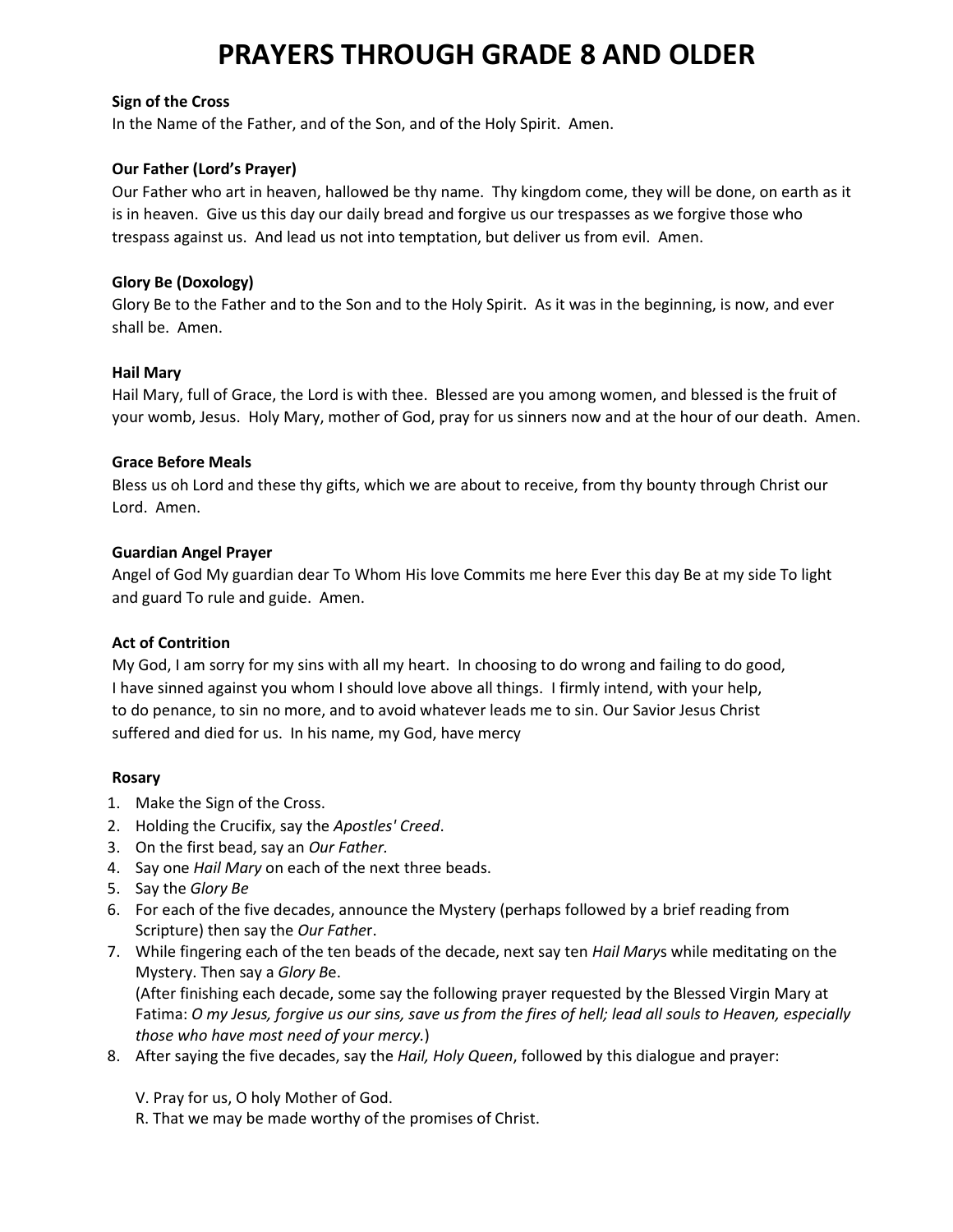*Let us pray: O God, whose Only Begotten Son, by his life, Death, and Resurrection, has purchased for us the rewards of eternal life, grant, we beseech thee, that while meditating on these mysteries of the most holy Rosary of the Blessed Virgin Mary, we may imitate what they contain and obtain what they promise, through the same Christ our Lord. Amen.*

(A **prayer to St. [Joseph](http://www.usccb.org/prayer-and-worship/prayers-and-devotions/prayers/prayer-to-st-joseph-after-rosary.cfm)** may also follow.) Conclude the Rosary with the Sign of the Cross.

# **Apostles Creed**

I believe in God, the Father almighty, Creator of heaven and earth, and in Jesus Christ, his only Son, our Lord, who was conceived by the Holy Spirit, born of the Virgin Mary, suffered under Pontius Pilate, was crucified, died and was buried; he descended into hell; on the third day he rose again from the dead; he ascended into heaven, and is seated at the right hand of God the Father almighty; from there he will come to judge the living and the dead. I believe in the Holy Spirit, the holy catholic Church, the communion of saints, the forgiveness of sins, the resurrection of the body, and life everlasting. Amen.

# **Mysteries of the Rosary (see Rosary handout)**

The **Five Joyful Mysteries** are traditionally prayed on Mondays, Saturdays, and, during the season of Advent, on Sundays:

1.The Annunciation

- 2.The Visitation
- 3.The Nativity
- 4.The Presentation in the Temple
- 5.The Finding in the Temple

The **Five Sorrowful Mysteries** are traditionally prayed on Tuesdays, Fridays, and, during the season of Lent, on Sundays:

- 1.The Agony in the Garden
- 2.The Scourging at the Pillar
- 3.The Crowning with Thorns
- 4.The Carrying of the Cross
- 5.The Crucifixion and Death

The **Five Glorious Mysteries** are traditionally prayed on Wednesdays and, outside the seasons of Advent and Lent, on Sundays:

- 1.The Resurrection
- 2.The Ascension
- 3.The Descent of the Holy Spirit
- 4.The Assumption
- 5.The Coronation of Mary

The **Five Luminous Mysteries** are traditionally prayed on Thursdays:

1.The Baptism of Christ in the Jordan

- 2.The Wedding Feast at Cana
- 3.Jesus' Proclamation of the Coming of the Kingdom of God
- 4.The Transfiguration
- 5.The Institution of the Eucharist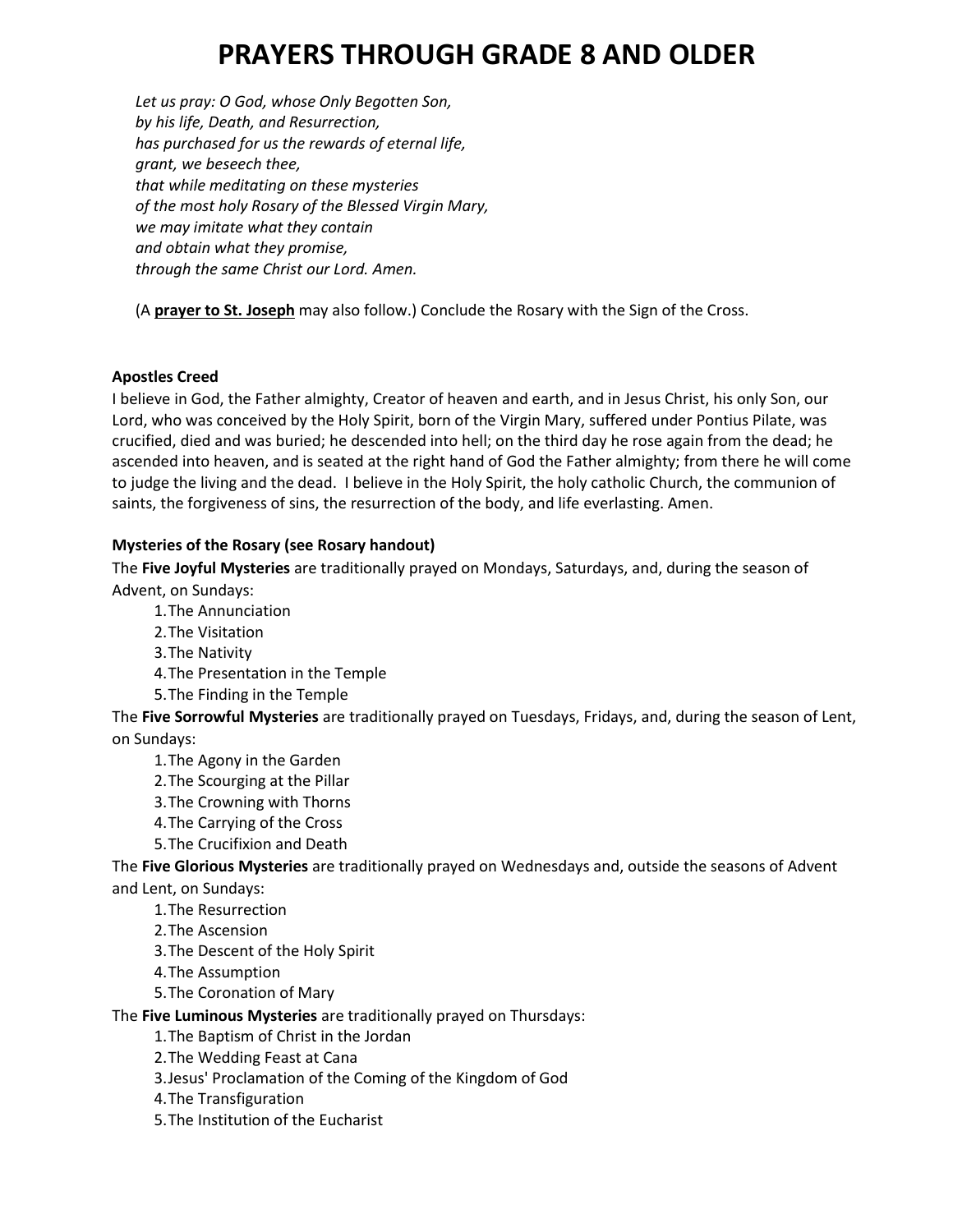#### **Nicene Creed**

I believe in one God, the Father almighty, maker of heaven and earth, of all things visible and invisible. I believe in one Lord Jesus Christ, the Only Begotten Son of God, born of the Father before all ages. God from God, Light from Light, true God from true God, begotten, not made, consubstantial with the Father; through him all things were made. For us men and for our salvation he came down from heaven, and by the Holy Spirit was incarnate of the Virgin Mary, and became man.

For our sake he was crucified under Pontius Pilate, he suffered death and was buried, and rose again on the third day in accordance with the Scriptures. He ascended into heaven and is seated at the right hand of the Father. He will come again in glory to judge the living and the dead and his kingdom will have no end. I believe in the Holy Spirit, the Lord, the giver of life, who proceeds from the Father and the Son, who with the Father and the Son is adored and glorified, who has spoken through the prophets.

I believe in one, holy, catholic and apostolic Church. I confess one Baptism for the forgiveness of sins and I look forward to the resurrection of the dead and the life of the world to come. Amen.

#### **Hail Holy Queen**

Hail, holy Queen, Mother of mercy, hail, our life, our sweetness and our hope. To thee do we cry, poor banished children of Eve: to thee do we send up our sighs, mourning and weeping in this vale of tears. Turn then, most gracious Advocate, thine eyes of mercy toward us, and after this our exile, show unto us the blessed fruit of thy womb, Jesus, O clement, O loving, O sweet Virgin Mary! Amen.

#### **Prayer of St. Francis (Peace Prayer)**

Lord, make me an instrument of your peace: where there is hatred, let me sow love; where there is injury, pardon; where there is doubt, faith; where there is despair, hope; where there is darkness, light; where there is sadness, joy. O divine Master, grant that I may not so much seek to be consoled as to console, to be understood as to understand, to be loved as to love. For it is in giving that we receive, it is in pardoning that we are pardoned, and it is in dying that we are born to eternal life. Amen.

# **Stations of the Cross**

The 14 Stations of the Cross represent events from Jesus' passion and death. At each station we use our senses and our imagination to reflect prayerfully upon Jesus' suffering, Death, and Resurrection.

*1. Jesus Is Condemned to Death.* Pontius Pilate condemns Jesus to death.

*2. Jesus Takes Up His Cross.* Jesus willingly accepts and patiently bears his cross.

*3. Jesus Falls the First Time.* Weakened by torments and by loss of blood, Jesus falls beneath his cross.

*4. Jesus Meets His Sorrowful Mother.* Jesus meets his mother, Mary, who is filled with grief.

*5. Simon of Cyrene Helps Jesus Carry the Cross.* Soldiers force Simon of Cyrene to carry the cross.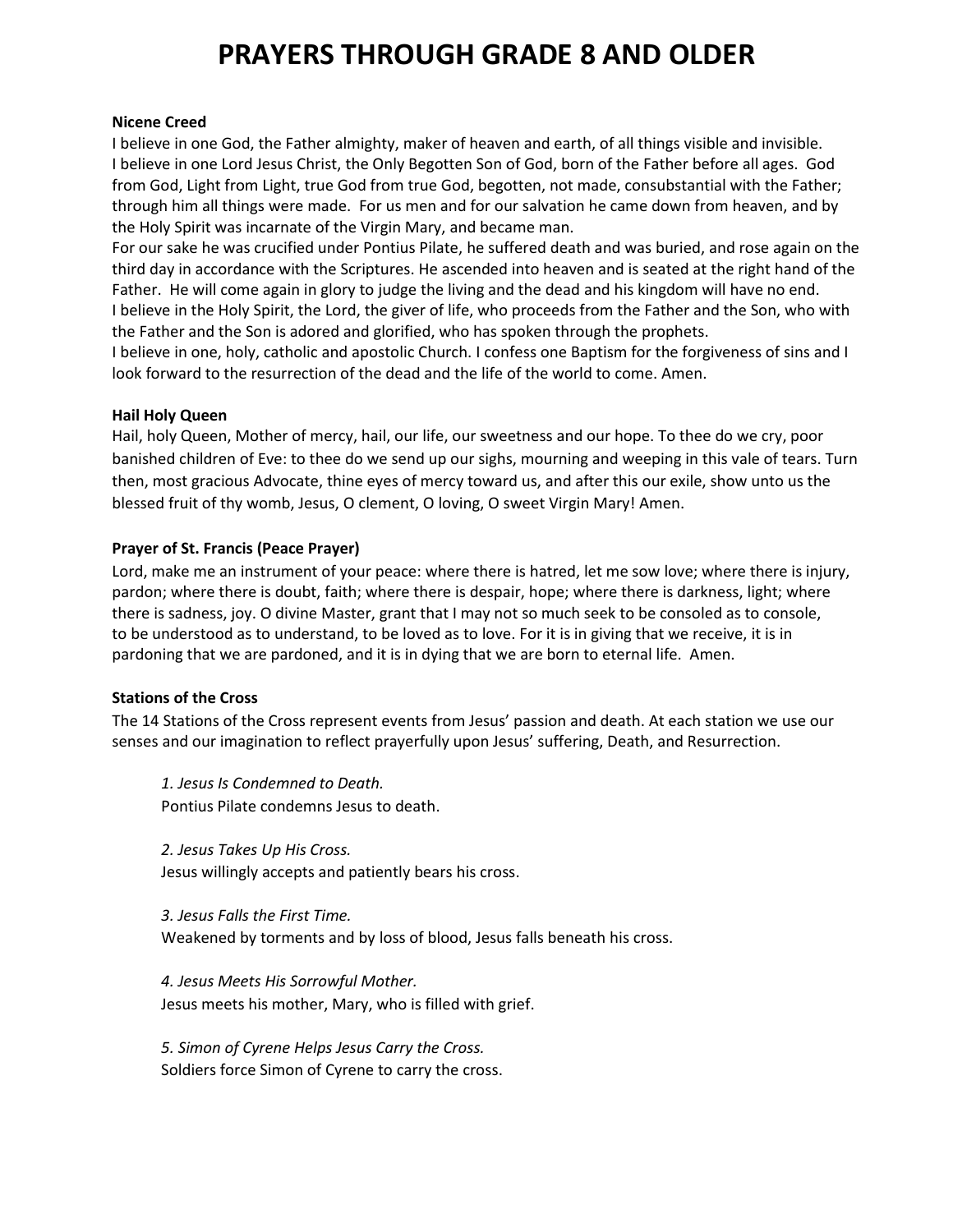*6. Veronica Wipes the Face of Jesus.* Veronica steps through the crowd to wipe the face of Jesus.

*7. Jesus Falls a Second Time.* Jesus falls beneath the weight of the cross a second time.

*8. Jesus Meets the Women of Jerusalem.* Jesus tells the women to weep not for him but for themselves and for their children.

*9. Jesus Falls the Third Time.* Weakened almost to the point of death, Jesus falls a third time.

*10. Jesus Is Stripped of His Garments.* The soldiers strip Jesus of his garments, treating him as a common criminal.

*11. Jesus Is Nailed to the Cross.* Jesus' hands and feet are nailed to the cross.

*12. Jesus Dies on the Cross.* After suffering greatly on the cross, Jesus bows his head and dies.

*13. Jesus Is Taken Down From the Cross.* The lifeless body of Jesus is tenderly placed in the arms of Mary, his mother.

*14. Jesus Is Laid in the Tomb.* Jesus' disciples place his body in the tomb.

The closing prayer—sometimes included as a 15th station—reflects on the Resurrection of Jesus Christ.

# **Angelus**

The Angel of the Lord declared unto Mary, And she conceived of the Holy Spirit. Hail Mary, full of Grace, the Lord is with thee. Blessed are you among women, and blessed is the fruit of your womb, Jesus. Holy Mary, mother of God, pray for us sinners now and at the hour of our death. Amen.

Behold the handmaid of the Lord. Be it done unto me according to Your Word. Hail Mary, full of Grace, the Lord is with thee. Blessed are you among women, and blessed is the fruit of your womb, Jesus. Holy Mary, mother of God, pray for us sinners now and at the hour of our death. Amen.

And the Word was made flesh, And dwelt among us.

Hail Mary, full of Grace, the Lord is with thee. Blessed are you among women, and blessed is the fruit of your womb, Jesus. Holy Mary, mother of God, pray for us sinners now and at the hour of our death. Amen.

Pray for us, O holy Mother of God. That we may be made worthy of the promises of Christ.

Let us pray: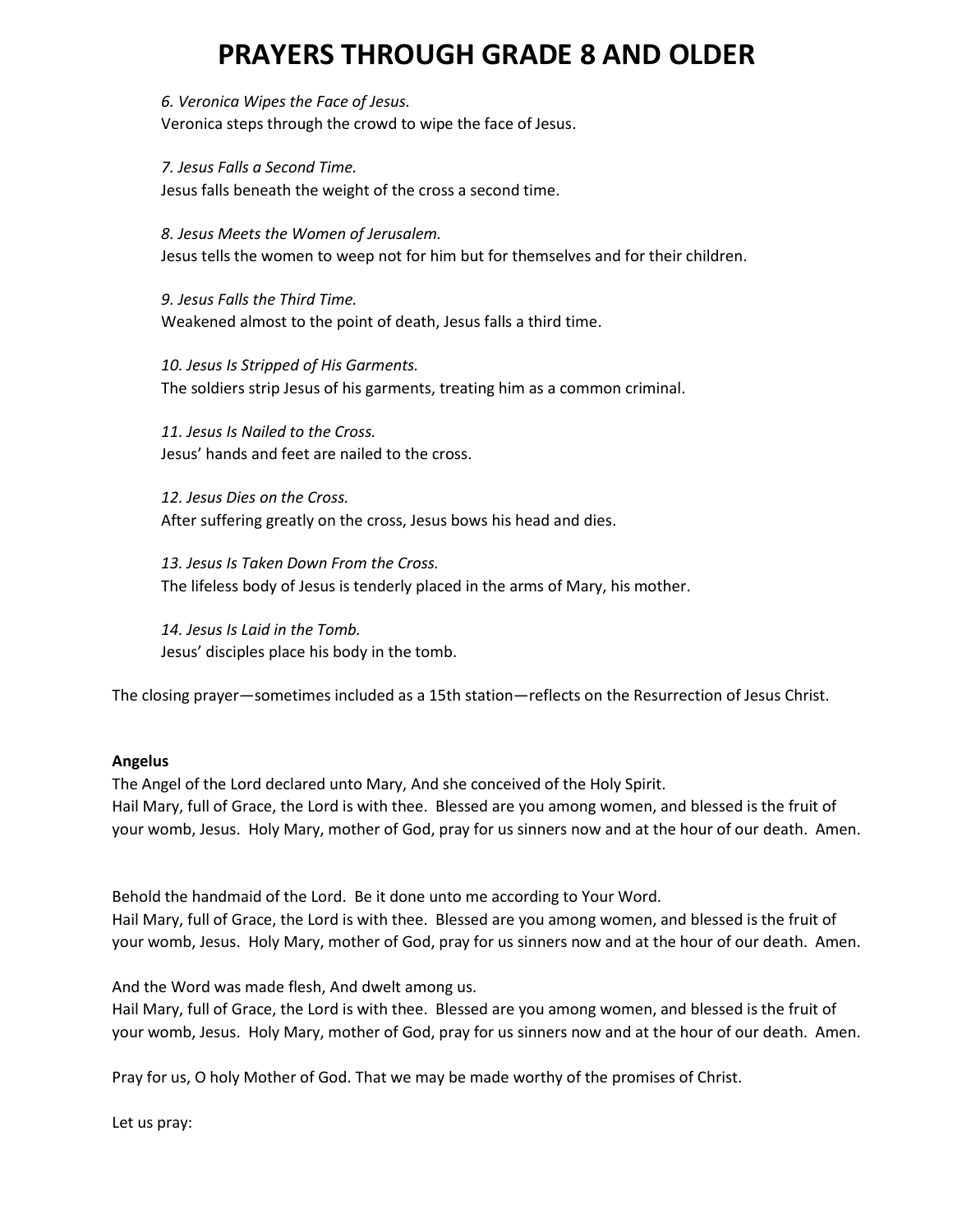Pour forth, we beseech You, O Lord, Your Grace into our hearts; that as we have known the incarnation of Christ, your Son by the message of an angel, so by His passion and cross we may be brought to the glory of His Resurrection. Through the same Christ, our Lord. Amen.

#### **Acts of Faith, Hope, and Love**

### Act of Faith

O my God, I firmly believe that you are one God in three divine Persons, Father, Son, and Holy Spirit. I believe that your divine Son became man and died for our sins and that he will come to judge the living and the dead. I believe these and all the truths which the Holy Catholic Church teaches because you have revealed them who are eternal truth and wisdom, who can neither deceive nor be deceived. In this faith I intend to live and die. Amen.

# Act of Hope

O Lord God, I hope by your grace for the pardon of all my sins and after life here to gain eternal happiness because you have promised it who are infinitely powerful, faithful, kind, and merciful. In this hope I intend to live and die. Amen.

#### Act of Love

O Lord God, I love you above all things and I love my neighbor for your sake because you are the highest, infinite and perfect good, worthy of all my love. In this love I intend to live and die. Amen.

#### **Fatima Prayer**

O my Jesus, forgive us our sins and save us from the fires of Hell. Lead all souls to heaven, especially those in most need of Thy mercy.

#### **Memorare**

Remember, O most gracious Virgin Mary, that never was it known that anyone who fled to thy protection, implored thy help, or sought thy intercession was left unaided. Inspired with this confidence, I fly to thee, O Virgin of virgins, my Mother; to thee do I come; before thee I stand, sinful and sorrowful. O Mother of the Word Incarnate, despise not my petitions, but in thy mercy hear and answer me. Amen.

# **The Magnificat**

My soul proclaims the greatness of the Lord, my spirit rejoices in God my Savior; for he has looked with favor on his lowly servant. From this day all generations will call me blessed: the Almighty has done great things for me, and holy is his Name. He has mercy on those who fear him in every generation. He has shown the strength of his arm, he has scattered the proud in their conceit. He has cast down the mighty from their thrones, and has lifted up the lowly. He has filled the hungry with good things, and the rich he has sent away empty. He has come to the help of his servant Israel for he has remembered his promise of mercy, the promise he made to our fathers, to Abraham and his children forever.

#### **Litany of Saints**

Lord, have mercy on us. *Christ, have mercy on us.* Lord, have mercy on us. Christ, hear us. *Christ, graciously hear us.* God the Father of heaven, *have mercy on us.* God the Son, Redeemer of the world, *have mercy on us.*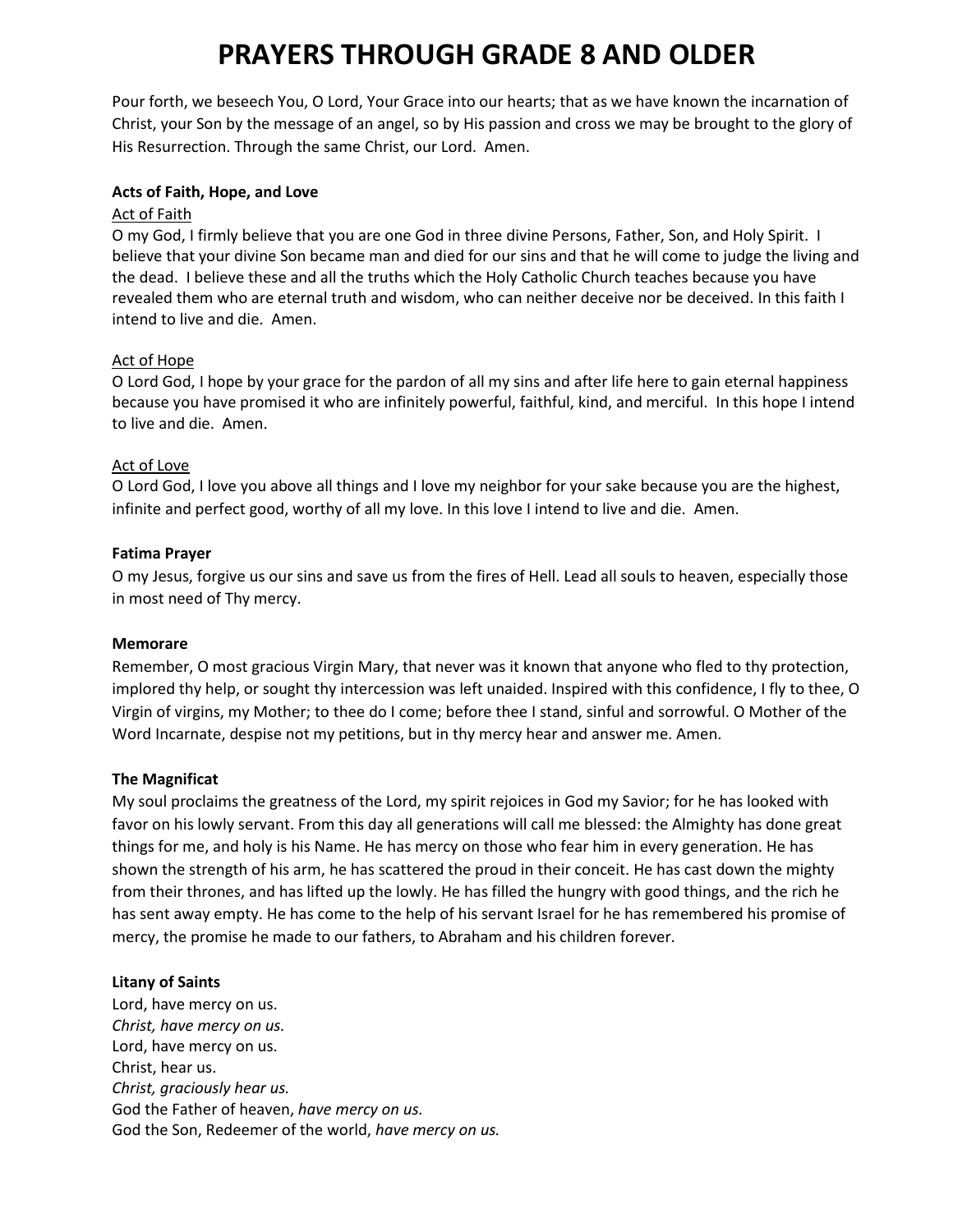God the Holy Ghost, *have mercy on us.* Holy Trinity, one God, *have mercy on us.* Holy Mary, *pray for us* Holy Mother of God, *pray for us* Holy Virgin of virgins, *pray for us* St. Michael, *pray for us* St. Gabriel, *pray for us* St. Raphael, *pray for us* All you holy angels and archangels, *pray for us* All you holy orders of blessed spirits, *pray for us* St. John the Baptist, *pray for us* St. Joseph, *pray for us* All you holy patriarchs and prophets, *pray for us* St. Peter, *pray for us* St. Paul, *pray for us* St. Andrew, *pray for us* St. James, *pray for us* St. John, *pray for us* St. Thomas, *pray for us* St. James, *pray for us* St. Philip, *pray for us* St. Bartholomew, *pray for us* St. Matthew, *pray for us* St. Simon, *pray for us* St. Thaddeus, *pray for us* St. Matthias, *pray for us* St. Barnabas, *pray for us* St. Luke, *pray for us* St. Mark, *pray for us* All you holy apostles and evangelists, All you holy disciples of our Lord, *pray for us* All you holy innocents, *pray for us* St. Stephen, *pray for us* St. Lawrence, *pray for us* St. Vincent, *pray for us* SS. Fabian and Sebastian, *pray for us* SS. John and Paul, *pray for us* SS. Cosmas and Damian, *pray for us* SS. Gervase and Protase, *pray for us* All you holy Martyrs, *pray for us* St. Sylvester, *pray for us* St. Gregory, *pray for us* St. Ambrose, *pray for us* St. Augustine, *pray for us* St. Jerome, *pray for us* St. Martin, *pray for us* St. Nicholas, *pray for us* All you holy bishops and confessors, *pray for us* All you holy doctors, *pray for us* St. Anthony, *pray for us*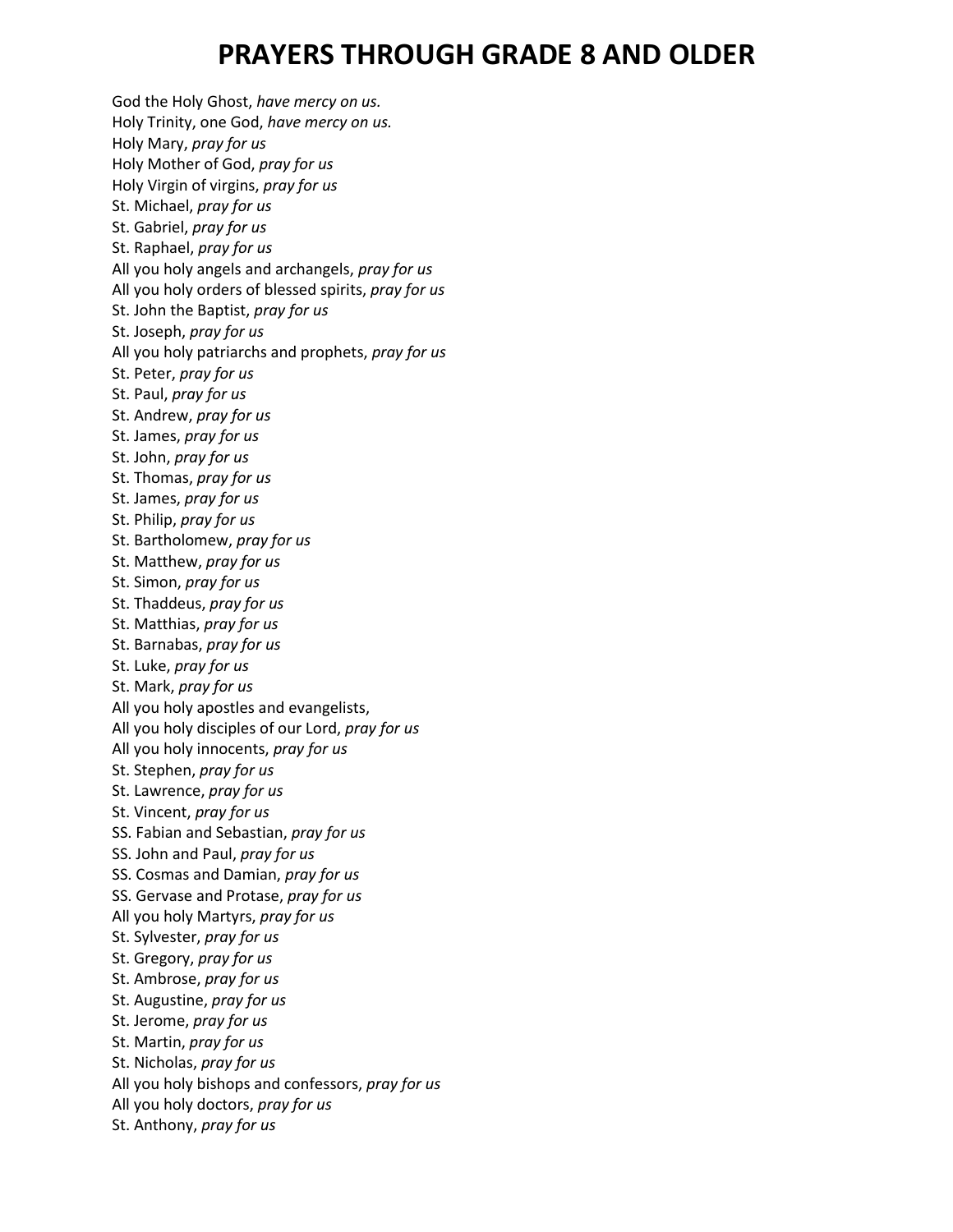St. Benedict, *pray for us* St. Bernard, *pray for us* St. Dominic, *pray for us* St. Francis, *pray for us* All you holy priests and levites, *pray for us* All you holy monks and hermits, *pray for us* St. Mary Magdalen, *pray for us* St. Agatha, *pray for us* St. Lucy, *pray for us* St. Agnes, *pray for us* St. Cecilia, *pray for us* St. Catherine, *pray for us* St. Anastasia, *pray for us* All you holy virgins and widows, *pray for us* All you holy men and women, saints of God, *intercede for us.* Be merciful, *spare us, O Lord.* Be merciful, *graciously hear us, O Lord.* From all evil, *deliver us, O Lord.* From all sin, *deliver us, O Lord.* From Thy wrath, *deliver us, O Lord.* From a sudden and unprovided death, *deliver us, O Lord.* From the deciets of the devil, *deliver us, O Lord.* From anger, and hatred, and all ill-will, *deliver us, O Lord.* From the spirit of fornication, *deliver us, O Lord.* From lightning and tempest, *deliver us, O Lord.* From the scourge of earthquakes, *deliver us, O Lord.* From plague, famine and war, *deliver us, O Lord.* From everlasting death, *deliver us, O Lord.* By the mystery of Thy holy incarnation, *deliver us, O Lord.* By Thy coming, *deliver us, O Lord.* By Thy nativity, *deliver us, O Lord.* By Thy baptism and holy fasting, *deliver us, O Lord.* By Thy Cross and Passion, *deliver us, O Lord.* By Thy Death and burial, *deliver us, O Lord.* By Thy holy Resurrection, *deliver us, O Lord.* By Thine admirable Ascension, *deliver us, O Lord.* By the coming of the Holy Ghost, the Paraclete. *deliver us, O Lord.* On the day of judgment. *deliver us, O Lord.* We sinners, *we beseech Thee, hear us* That Thou wouldst spare us, *we beseech Thee, hear us* That Thou wouldst pardon us, *we beseech Thee, hear us* That Thou wouldst bring us to true penance, *we beseech Thee, hear us* That Thou wouldst vouchsafe to govern and preserve Thy Holy Church, *we beseech Thee, hear us* That Thou wouldst vouchsafe to preserve our Apostolic Prelate, and all ecclesiastical orders in holy religion, *we beseech Thee, hear us* That Thou wouldst vouchsafe to humble the enemies of holy Church, *we beseech Thee, hear us* That Thou wouldst vouchsafe to give peace and true concord to Christian kings and princes, *we beseech Thee, hear us*

That Thou wouldst vouchsafe to grant peace and unity to all Christian peoples, *we beseech Thee, hear us* That Thou wouldst vouchsafe to ring back to the unity of the Church all who have strayed away, and lead to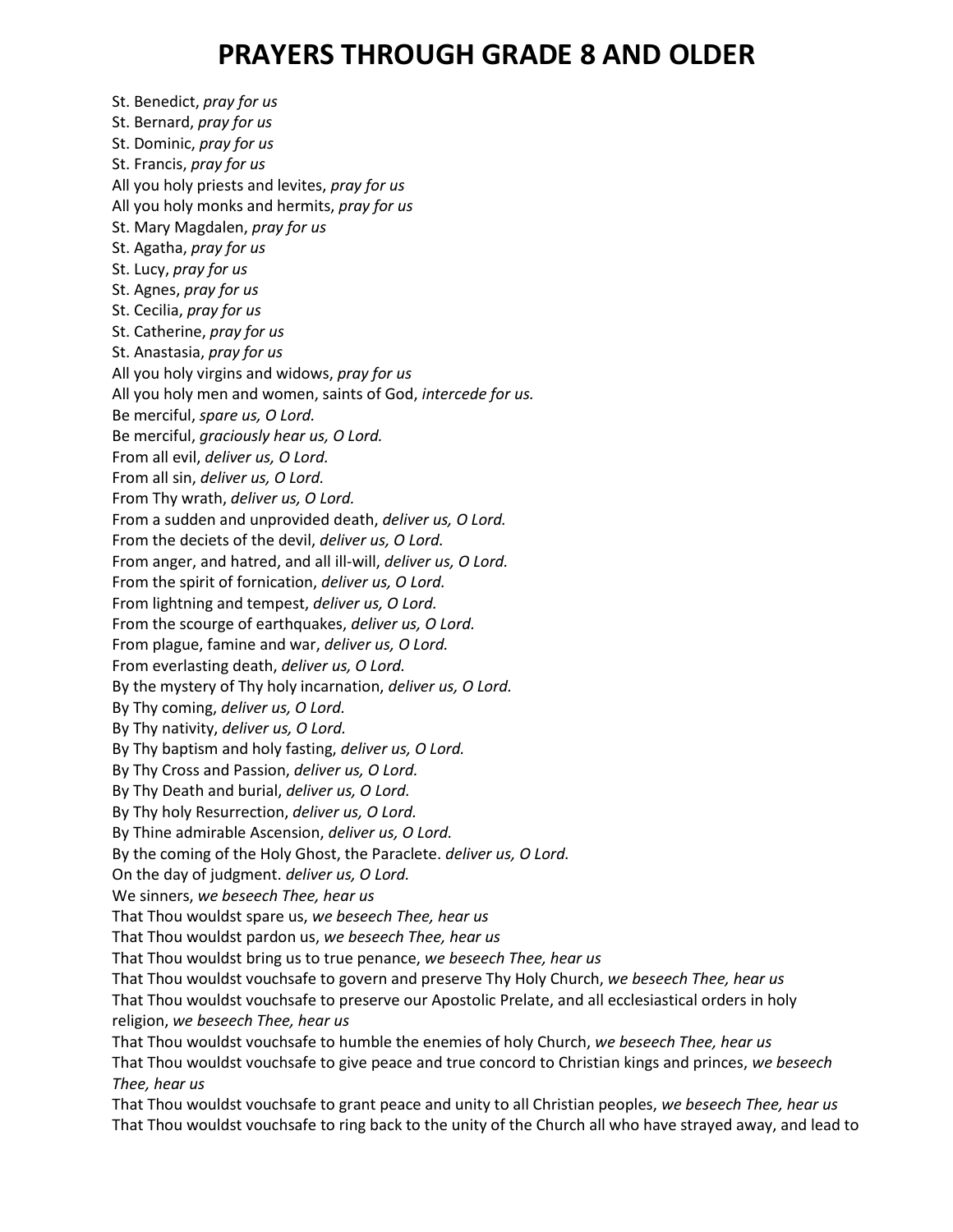the light of the Gospel all unbelievers, *we beseech Thee, hear us* That Thou wouldst vouchsafe to confirm and preserve us in Thy holy service, *we beseech Thee, hear us* That Thou wouldst lift up our minds to heavenly desires, *we beseech Thee, hear us* That Thou wouldst render eternal blessings to all our benefactors, *we beseech Thee, hear us* That Thou wouldst deliver our souls, and the souls of our brethren, relatives, and benefactors from eternal damnation, *we beseech Thee, hear us* That Thou wouldst vouchsafe to give and preserve the fruits of the earth, *we beseech Thee, hear us* That Thou wouldst vouchsafe to grant eternal rest to all the faithful departed, *we beseech Thee, hear us* That Thou wouldst vouchsafe graciously to hear us, Son of God, *we beseech Thee, hear us* Lamb of God, who takest away the sins of the world, *spare us, O Lord.* Lamb of God, who takest away the sins of the world, *graciously hear us, O Lord.* Lamb of God, who takest away the sins of the world, *have mercy on us.* Christ, hear us. *Christ, graciously hear us.* Lord, have mercy on us. *Christ, have mercy on us.* Lord, have mercy on us.

Our Father who art in heaven, hallowed be thy name. Thy kingdom come, thy will be done on earth as it is in heaven. Give us this day our daily bread and forgive us our trespasses as we forgive those who trespass against us and lead us not into temptation but deliver us from evil.

# **Chaplet of Divine Mercy**

Optional Opening Prayers:

You expired, Jesus, but the source of life gushed forth for souls, and the ocean of mercy opened up for the whole world. O Fount of Life, unfathomable Divine Mercy, envelop the whole world and empty Yourself out upon us.

(*Repeat 3 times*) O Blood and Water, which gushed forth from the Heart of Jesus as a fountain of Mercy for us, I trust in You!

*(Pray the following three prayers)* Our Father, Hail Mary and the Apostle's Creed

For each of the five decades (*On each "Our Father" bead of the rosary, pray*)

Eternal Father, I offer you the Body and Blood, Soul and Divinity of Your Dearly Beloved Son, Our Lord, Jesus Christ, in atonement for our sins and those of the whole world.

*(On each of the 10 "Hail Mary" beads, pray)* For the sake of His sorrowful Passion, have mercy on us and on the whole world.

Concluding prayer (*Repeat 3 times*) Holy God, Holy Mighty One, Holy Immortal One, have mercy on us and on the whole world.

# Optional Closing Prayer

Eternal God, in whom mercy is endless and the treasury of compassion inexhaustible, look kindly upon us and increase Your mercy in us, that in difficult moments we might not despair nor become despondent, but with great confidence submit ourselves to Your holy will, which is Love and Mercy itself.